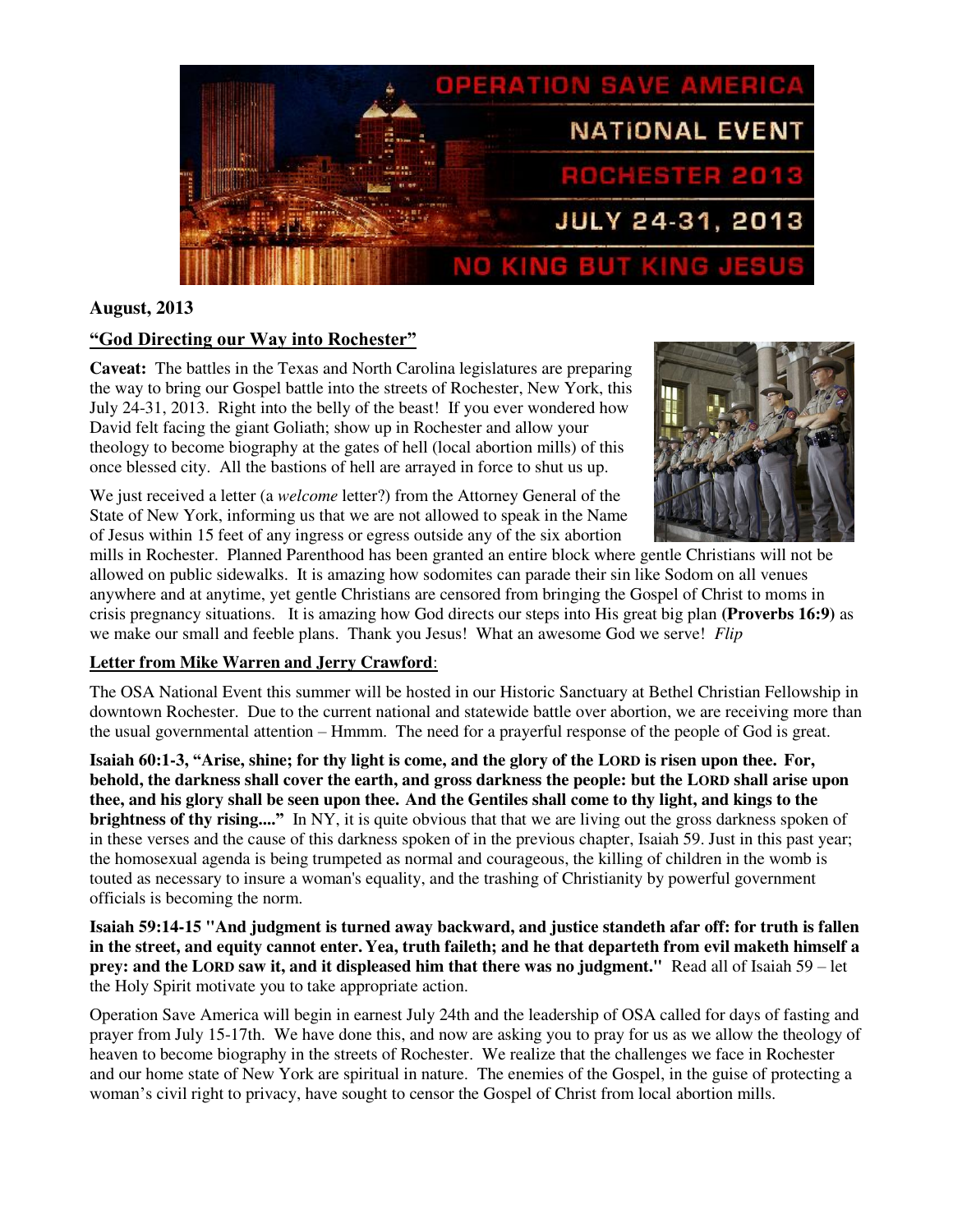Just last week OSA and Rescue Rochester received notice that the NYS Attorney General's Office of Civil Rights wants to remind us (intimidate us) to toe its capricious line. Bible believing Christians are increasingly becoming second class citizens while every other group seeking to promote its vile and abhorrent behavior is held up as an example of diversity and tolerance. This is especially true in the current culture in NYS.

But our foe is not the abortionist, the judges that rule to remove the preaching of gospel from abortion mills, not the lawyers, clinic workers, or any human being. Come expecting a battle. Come with your spiritual armor on totally refitted and in place. Our wrestling is with the unseen forces of evil loosed on our city and nation by our own weakness in bringing an effective and consistent presentation of Jesus to the public square. Because we have not been the salt and light our city and state we find ourselves in a tight spot. Let the words of Isaiah 59 work God's perspective into your soul and spirit as we prepare to engage our spiritual foe in Rochester, NY. Allow Him work the gift of repentance in your heart over our own sins. Take these days to fast and pray and

ask God to help us be who he has made us to be. It is not a time to point the finger at others, but rather a time to let the Holy Spirit work the change of repentance and transformation in us as the Church of Jesus Christ.

# **Messing With Texas.**

In July, 2013, we saw an epic battle between good  $&$  evil being waged in the state of Texas. Governor Rick Perry called a special session to deal with remaining issues after the regular bi-annual session. An omnibus pro-life bill was passed but not without violence from the death camp. On Saturday,



July 13, the threats and attacks on pro-lifers and legislators escalated to such a degree that the police locked down the capitol and escorted pro-lifers to undisclosed offices where they could be protected from gun, urine and feces wielding pro-aborts. Those who scream tolerance the most are really the most intolerant of all.

Legislators combined four pro-life bills into one major piece of legislation. **(1)** It prohibits abortion after 20 weeks. **(2)** It requires abortion mills provide the same level of medical care as other outpatient surgical facilities. **(3)** Abortionists must have admitting privileges to a hospital within 30 miles. **(4)** It requires chemical abortions (RU 486) be administered within approved FDA guidelines. *Texas wants to protect babies and they almost got it right.* We support provisions 2 and 3 unequivocally. These two provisions alone are predicted to close all but 5 abortion clinics in the state. Unfortunately items 1and 4 are seriously flawed. They carry with them the unwritten caveat – *then you can kill the baby*. It is not Ok to kill a baby that is under 20 weeks old. It is not OK to kill a baby under approved FDA guidelines. It is simply not OK to kill any babies!

Here are some firsthand accounts of what happened as the pro-death camp attempted to mess with Texas.

*Alyssa Rayburn (daughter of Dorrie Rayburn)*: On July 2, 2013, I had the privilege of traveling to Austin, Texas with the Thomas Nation. Dressed in blue, we joined other pro-life and Right to Life Texas activists to show our support for SB2. The day was such a blessing, pro-life senators and leaders came and thanked us for our support; it was fantastic to see other people in my state take such a stand for life!

At the start of the day some older pro-life women started singing patriotic songs and praise songs to God. At this, of course the demons were screaming and shrieking through the pro-aborts chanting "hail satan." Whether



or not they seriously meant what they were saying, you could not be at the capitol building and leave believing this is a not a spiritual battle.

Mrs. Kendra, Micah, Josiah, Valiant, Jeremiah, two of their friends, and I got into an elevator and just as the doors were closing a man in an orange shirt jumped in with us. As soon as the doors closed he turned around and immediately asked us if we were pro-life. Everyone who was prolife was wearing blue, the pro-aborts were wearing orange. We responded with the obvious answer, "Yes!" He asked what we were going to do when all the abortion clinics close and women start dying of back alley abortions like his grandmother in the 1930's. I tried telling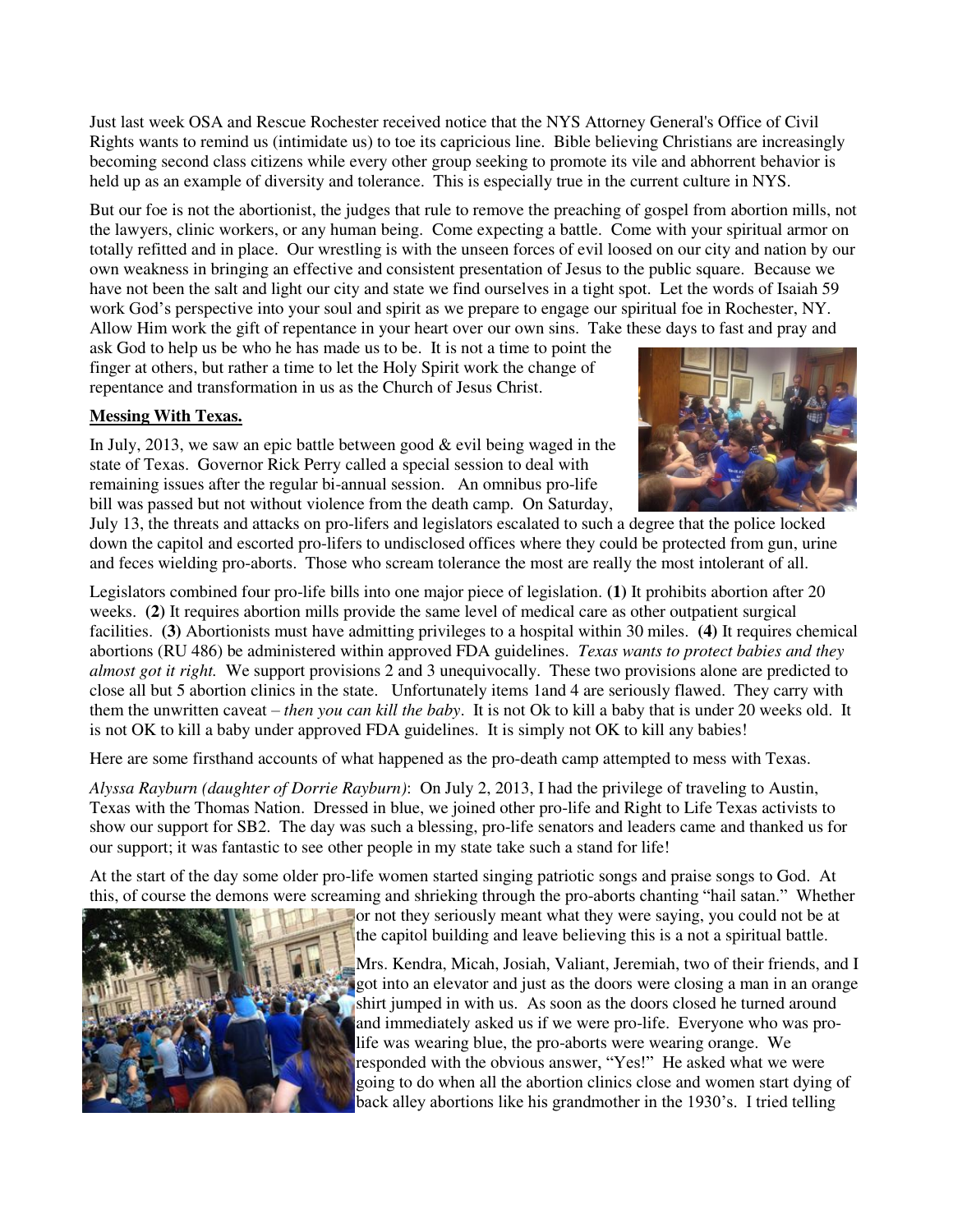him that that I understood because my great-great grandmother died of a back alley abortion, but he wouldn't hear of it. This man was adamant about making us "delusional conservatives" understand.

Then he said, "All of you with *Operation Rescue* believe it is okay to blow up abortion clinics and shoot abortionists!" We never said a word about being with Operation Save America/Operation Rescue. The devil knows who we are. All I could think of at the time was, "Oh my goodness, this man is verbally attacking us." But later, when we were sharing with one another, Mr. Rusty said we had encountered a "familiar spirit."

I thought of a quote I saw the week before, "satan knows my name but calls me by my sin. God knows my sin but calls me by name." How many times have I been so angry about abortion that I have had angry thoughts towards clinic workers, abortionists, and maybe even the building itself and all it stands for? In Matthew 5 Jesus told us that having hate for a man is murder in your heart! How many times have I been angry with proaborts and did not show them the love of Jesus? Let us never ever forget that this is not about us. This battle is not against flesh and blood, but against principalities and powers and all the dark forces of evil (Ephesians 6:12). As we prepare for our week long battle in New York let us not forget what the struggle is against and who it is for. Our adversary is crafty and sometimes disguises himself as a man in an orange shirt.

### **Pro-abortionists Scream, "Hail Satan," While Pro-life Children Worship Jesus**

Caveat: Life Site News featured an interesting editorial on the chant of "Hail Satan." "*Do you consider yourself "pro-choice?" Perhaps it's time to reconsider. When "pro-choicers" find themselves shouting "hail Satan!" over a chorus of "Amazing Grace" at a gathering geared toward saving babies, maybe it's time to dust off that ol' worldview and give it a second look"* [Life Site News]We should not be shocked at the "hail Satan" chant. There are only two camp/choices in the battle of good & evil. If you don't serve Christ – you serve Satan!!



*by Kendra Thomas:* Members of Operation Save America traveled to Austin on the second day of Governor Rick Perry's "second special session." Thirteen of us appeared at the Capitol "to speak for those who cannot speak for themselves," (Proverbs 31:8-9) at committees for public hearings.

Allysa Rayburn (18); Cathy Matthews and her children Rebecca (14) and Daniel (17); and my children, Micah (17), Josiah (15), Valiant Christian (13), Jeremiah (11), Maranatha (11), Sophia (11), Torah Grace (9), and Jubilee (6) piled into our 15 passenger van for the 2 ½ hour trip. The children wore blue t-shirts in solidarity with the pro-lifers already lobbying at the Capitol. They were expecting a home

school field trip and civics lesson, perhaps even a chance to shape history. Instead of a lesson in civics, the children learned a very uncivil lesson—those who scream the loudest for tolerance are the least likely to give it.

Their first lesson occurred as soon as we arrived at the Capitol. As we entered the elevator to take us to the second floor hearing rooms, a man accosted us. A large group, we waited for an empty elevator. As we entered, a man who had been observing us forced his way through the sliding doors. As the door shut behind him, he faced our group. Strangely, almost the first words out of his mouth were, "You're with Operation Rescue!" We weren't wearing OSA t-shirts. We were quite literally a captive audience. As I tried to interrupt his angry tirade, he yelled, "I'm going to teach your children because you aren't!"

Well, the children weren't going to be "taught" by anyone but the Holy Spirit. When we escaped the elevator, the children went about ministering. They signed their names in support of the bill, prayed, and upon hearing feminist chants in the hallway outside the hearing rooms, began praising the Lord in song. We saw **Psalm 8:2**  in action**, "Out of the mouth of babes and sucklings hast thou ordained strength because of thine enemies, that thou mightest still the enemy and the avenger."** Led by Allysa, the children continued their worship for hours, driving the pro-abortionists away.

We left the Capitol hearing room without Torah having had her 3 minutes to testify. After waking up at 6am, driving 2 ½ hours, signing up to testify before the hearing, and waiting HOURS for her turn, Torah finally took